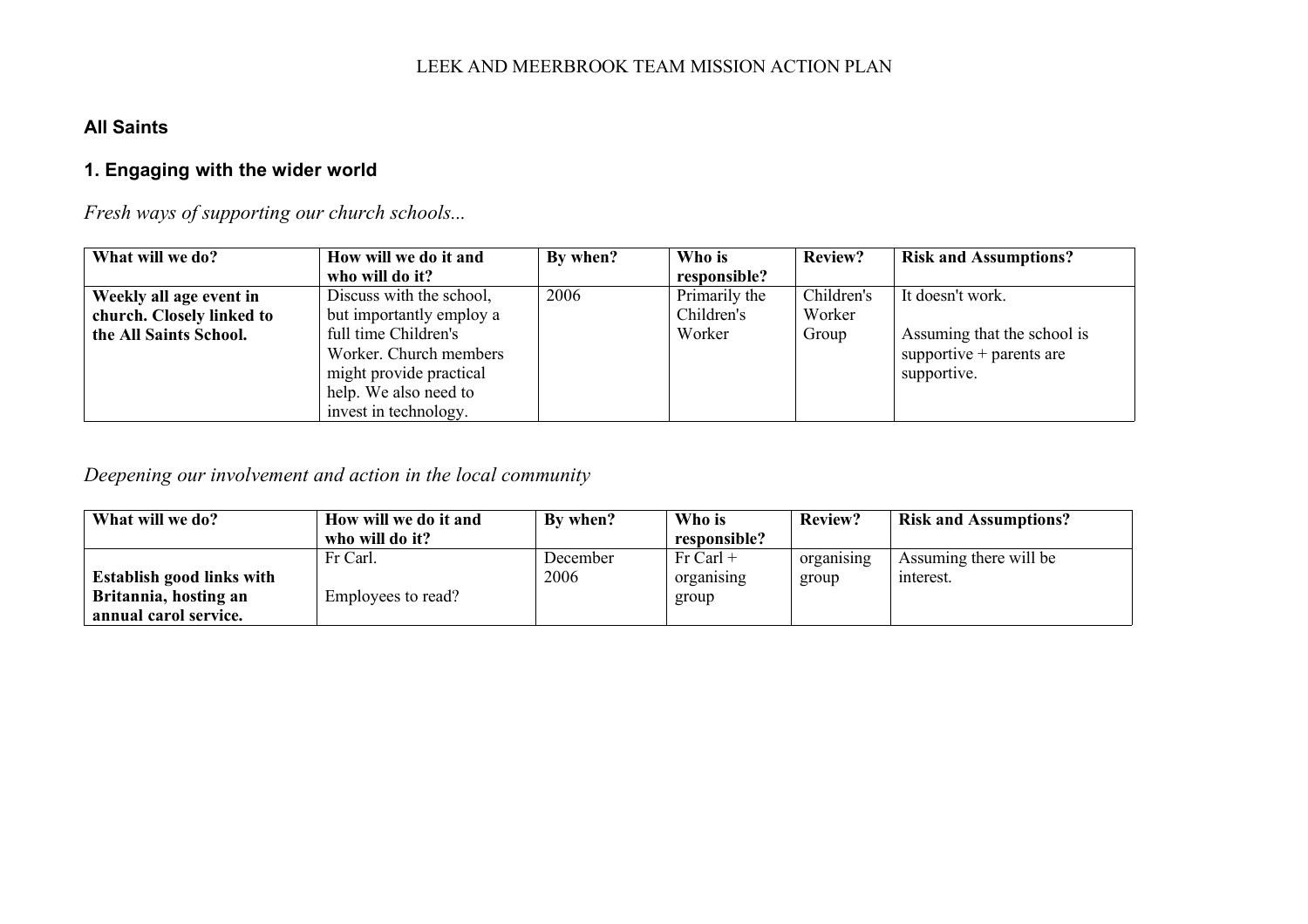#### **All Saints**

### **2. We belong to the wider church through:**

## *Growing our Ecumenical links in Leek..*

| What will we do?          | How will we do it and      | By when?   | Who is       | Review? | <b>Risk and Assumptions?</b> |
|---------------------------|----------------------------|------------|--------------|---------|------------------------------|
|                           | who will do it?.           |            | responsible? |         |                              |
| Raise the profile of CTLD | Better organisation and    | As soon as | Vicar plus   | group   | That people will still be    |
| Services and strengthen   | communication.             | possible   | group        |         | interested.                  |
| ties with St Mary's.      | The vicar and a small      |            |              |         |                              |
|                           | group will seek to improve |            |              |         |                              |
|                           | the situation.             |            |              |         |                              |

*Supporting the world church and learning from it..*

| What will we do?           | How will we do it and     | By when?   | Who is        | Review?    | <b>Risk and Assumptions?</b> |
|----------------------------|---------------------------|------------|---------------|------------|------------------------------|
|                            | who will do it?,          |            | responsible?  |            |                              |
| Raise the profile of our   | Appoint two people to     | As soon as | The two       | <b>DCC</b> | Perhaps none                 |
| support for the world      | work on the profile.      | possible   | appointed     |            |                              |
| church/charities. Put a    |                           |            | people +Vicar |            |                              |
| face on what we're         |                           |            |               |            |                              |
| supporting                 |                           |            |               |            |                              |
|                            | Use sermon slot to relate |            |               |            |                              |
| Not only do we support     | what is happening in the  |            |               |            |                              |
| but we also can learn from | global church.            |            |               |            |                              |
| the world-wide church.     |                           |            |               |            |                              |

**[Priority** *3. Growing the Wider Church* **included as part of** *1. Engaging with the Wider World***]**